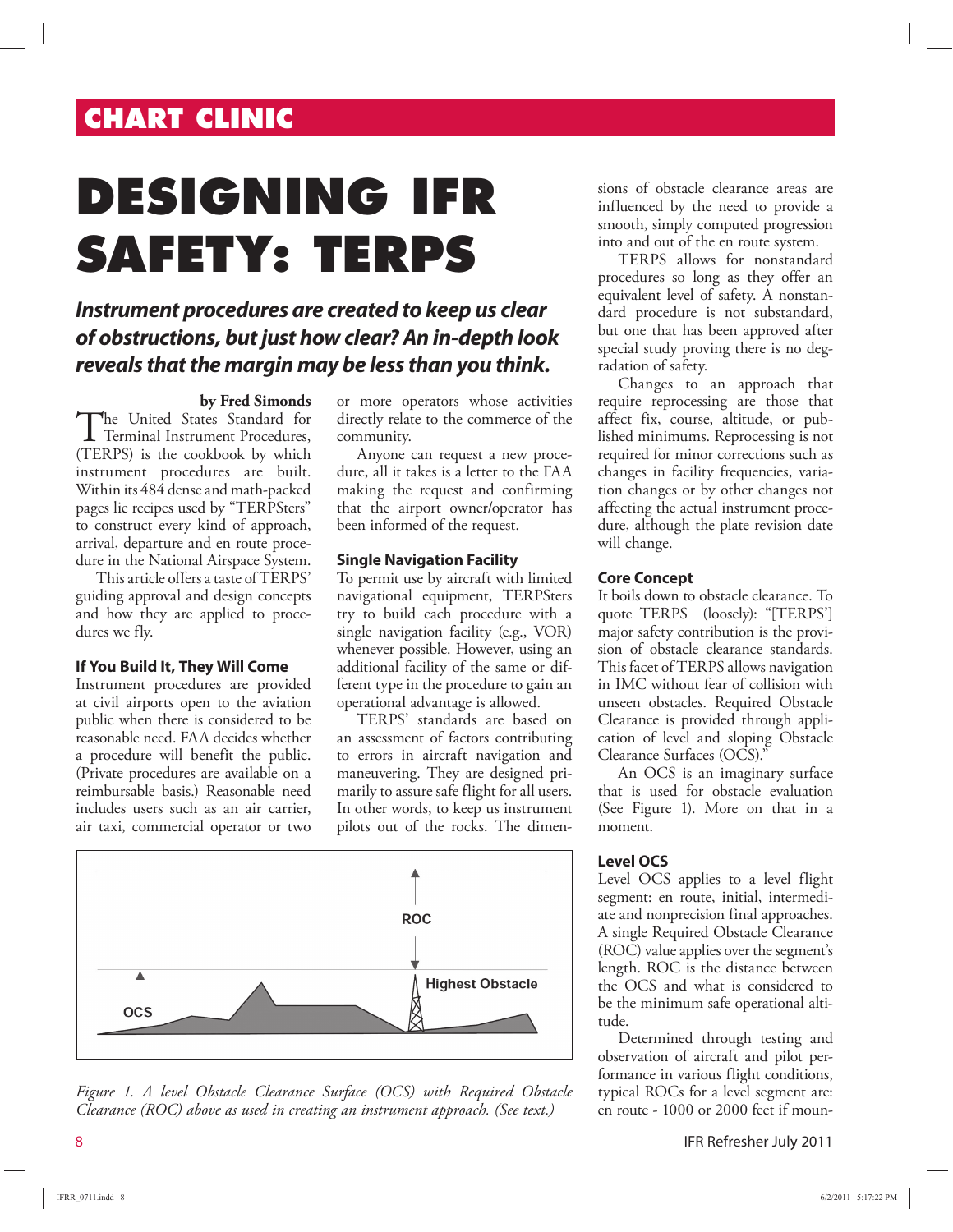# **CHART CLINIC**



*Figure 2. A sloping Obstacle Clearance Surface shows that the Required Obstacle Clearance value diminishes as the runway is approached.* 

tainous; initial segments - 1000 feet; intermediate segments - 500 feet; final segments - 350/300/250 feet.

To compute level OCS, the bottom surface of the ROC segment is arithmetically placed on top of the highest obstacle within the segment. The depth (ROC value) of the band is added to the obstacle height to determine the minimum altitude authorized for the segment. The bottom surface of the ROC band is referred to as the level OCS. (See Figure 1.)

#### **Sloping OCS**

A sloping OCS determines ROC for climb during a missed approach or departure segment as well as on a glidepath descent. Here the value of the ROC varies throughout the segment because it is relatively high at the start to satisfy the level OCS value and decreases as it nears the runway.

As Figure 2 shows, the ROC diminishes on approach to the runway. It eventually converges with the OCS at the runway, a point called the Approach Surface Base Line or ASBL. You can see that the OCS slope will be moved up if the surface is penetrated by an obstacle. So far so good.

#### **OCS Slope and Glidepath**

The OCS slope and glidepath angles are related. The OCS slope is equal to 102/glidepath angle and the glidepath angle is equal to 102/OCS slope. This relationship determines the ROC value since ROC equals the glidepath height minus the OCS height.

IFR Refresher July 2011 9

For a standard three-degree glideslope, the OCS slope is 102/3 or 34. This corresponds exactly with the standard TERPS slope value of 34:1. It makes more sense if you read it as 34 feet of descent for every foot moved forward. To compute the glide path angle, 102/34 gives us the threedegree slope we started with.

Sometimes TERPSters use a steeper OCS slope to clear an obstacle. For instance, a 30:1 OCS slope equals a 3.4-degree glideslope.

#### **Departure Climb and the Miss**

All climbs ares also based on slope, called climb gradient – that should sound familiar in reference to Obstacle Departure Procedures. The gradient must be large enough to increase obstacle clearance along the path of the climb so that it meets the minimum ROC for the next segment before leaving the climb segment. As you may recall, the minimum TERPS climb gradient is 200 feet per nm.

Figure 3 shows a rising OCS below the minimum climbing flight path – it's the same whether for a departure or a missed approach. As always, the ROC is the vertical distance between the minimum climbing flight path and the OCS. The ROC for a climb segment is 0.24 times the climb gradient, often called the 24% rule.

Multiply 200 ft. per nm times 0.24 to get 48 ft. per nm. Of the 200 feet gained in a nautical mile, 48 feet of that is ROC; the other 152 feet is the OCS. The slope of a surface that rises

#### **IFR REFRESHER READER SERVICES:**

#### **FOR BACK ISSUES, ARTICLES:**

Phone us at: (203) 857-3143 Fax us at: (203) 857-3103

#### **FOR QUESTIONS ABOUT YOUR SUBSCRIPTION:**

Please call (800) 829-9156 or mail us at IFR REFRESHER P.O. BOX 420235 PALM COAST, FL 32142-0235

#### **TO CHANGE YOUR ADDRESS:**

Attach your present mailing label to this form (or a copy of this form), enter your new address below and mail to: IFR REFRESHER P.O. BOX 420235 PALM COAST, FL 32142-0235

| Name      |
|-----------|
|           |
|           |
| Address 2 |
|           |
|           |
|           |
|           |

#### **TO ORDER OR RENEW A SUBSCRIPTION:**

Enter your name and address above and check the subscription term that you prefer:

> $\Box$  1 year (12 issues) \$59  $\Box$  6 months (6 issues) \$30

For all other countries: 1 year, US \$69; 6 months, US \$35

 $\Box$  Check enclosed  $\Box$  AMEX  $\Box$  MasterCard  $\Box$  VISA

Card #

#### Expiration Date\_\_\_\_\_\_\_\_\_\_\_\_\_\_\_\_\_\_\_ Signature\_